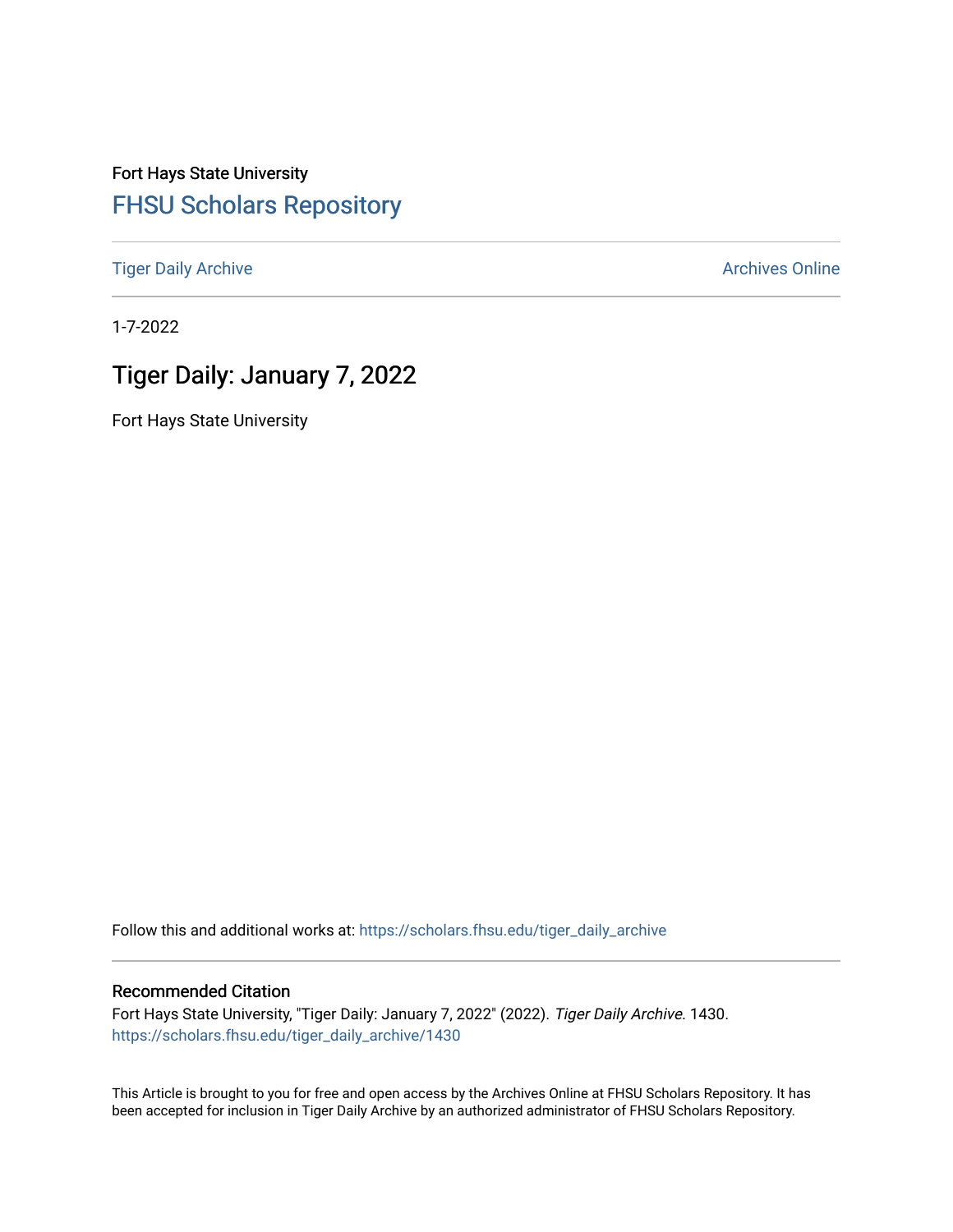**From:** Tiger Daily **Sent:** Friday, January 7, 2022 10:02 AM **To:** Tiger Daily <TigerDaily@fhsu.edu> **Subject:** Tiger Daily [January 7, 2021]



#### **ANNOUNCEMENTS**

- **[COVID-19 Updates](#page-2-0)**
- **[Calendar: Upcoming Professional Development Opportunities](#page-2-1)**
- **[Yoga and Mindfulness –](#page-2-2) New Location!**
- **[Campus Directory Spring 2022 –](#page-2-3) Updates Needed**
- **[Spring Break Service Trip Opportunity](#page-2-4)**
- **[Nominate an Alum or Friend Worthy of an Alumni Award](#page-3-0)**
- **[University Photo January Studio Dates](#page-3-1)**
- **[January Staff Senate Meeting](#page-3-2)**
- **[Call For Chapters: Implementing Diversity, Equity, Inclusion, and Belonging in](#page-3-3)  [Educational Management Practices](#page-3-3)**
- **[Torch and Lighthouse Award Nominations are OPEN –](#page-4-0) Recognize an Outstanding [Senior and Graduate Student](#page-4-0)**

#### **EVENTS**

#### **FUTURE EVENTS**

- **[Winter Convocation](#page-4-1) - January 14; 9:00am**
- **MDC Workshop - [Business Communication Essentials Workshop](#page-4-2) - January 18; 1:00pm – 3:00pm**
- **MDC Workshop - [Women's Empowerment Series -](#page-5-0) Own Your Accomplishments: [Know Your Worth](#page-5-0)**! **- February 8; 1:00pm – 2:30pm**

#### **EMPLOYMENT OPPORTUNITIES**

- **[Adjunct Instructors for the School Psychology Program in the Department of](#page-5-1)  [Psychology](#page-5-1)**
- **Custodian – [Academic Buildings](#page-6-0)**
- **[Administrative Specialist –](#page-6-1) Admissions**
- **Chair – [Department of Agriculture](#page-7-0)**
- **[Marketing Content Strategist, University Marketing](#page-7-1)**
- **[Assistant Director of Digital Strategy and Marketing](#page-7-2)**
- **[Maintenance and Repair Technician –](#page-8-0) Gross Coliseum**

#### **SHARE WITH STUDENTS**

- **[Student Employment Opportunities –](#page-8-1) Student Information Processing**
- **[Student Employment Opportunities –](#page-9-0) Memorial Union**
- **[Student Employment Opportunities –](#page-9-1) Residential Life**
- **Student Employment Opportunities -- [Retention and Student Success Department](#page-9-2)**
- **[Student Employment Opportunities –](#page-9-3) Graduate School**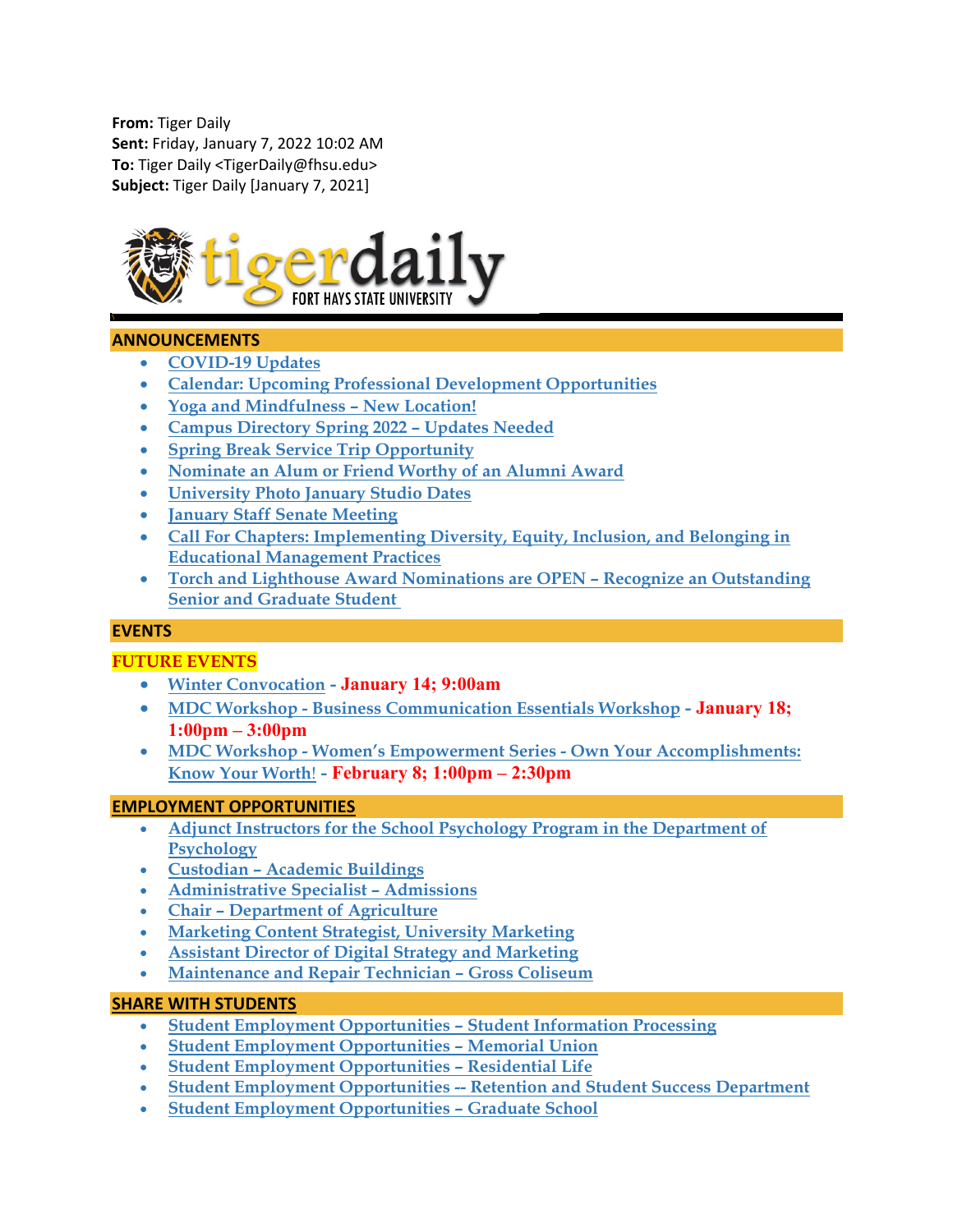#### • **[Student Employment Opportunity –](#page-9-4) Department of Psychology**

<span id="page-2-0"></span>• **[Nominate a Faculty Member for the Pilot Award](#page-10-0)**

#### **ANNOUNCEMENTS**

### **COVID-19 Updates**

The [COVID-19 Response website](https://www.fhsu.edu/covid-19-response/index) is where we post the latest information about the pandemic, including a new COVID-19 Dashboard that is updated every Tuesday.

#### <span id="page-2-1"></span>**Calendar: Upcoming Professional Development Opportunities**

Check out upcoming professional development opportunities! The TILT TigerLearn event calendar is your go-to for professional development at FHSU! Check it out here: [http://tigerlearn.fhsu.edu/events/.](http://tigerlearn.fhsu.edu/events/)

To provide faculty and staff with one easy place to see all professional development at FHSU, we're happy to include your event on the TigerLearn calendar. We can include links to your registration site, contact persons for questions, etc. Just contact [TILT-FacultyDev@fhsu.edu,](mailto:TILT-FacultyDev@fhsu.edu) and we'll add your event right away!

### <span id="page-2-2"></span>**Yoga and Mindfulness – New Location!**

**Yoga on the Lawn**, now **Yoga and Mindfulness,** hosted by Health and Wellness Services (formerly the Kelly Center) and the Tiger Fitness Center (formerly the Wellness Center) will now be held indoors.

Please join us for a restorative yoga session **in the Dance Room in Cunningham Hall** each Tuesday evening from 5:30-6:30pm. You may bring your own yoga mat or we'll have some for you to use. A free FHSU yoga mat or \$5 Starbucks gift card will be available to attendees who complete our survey!

### <span id="page-2-3"></span>**Campus Directory Spring 2022 – Updates Needed**

As promised, our Directory workgroup would like to provide the most up-to date information. We are needing your updates for the Spring 2022 semester.

**Action items:** Review all 3 areas of the Fall 2022 Paper Directory or PDF version – 1) Office Listings 2) Faculty & Staff Listings 3) Departmental Listings

**If you have ANY updates or changes to these sections, please email the information to** [directory@fhsu.edu.](mailto:directory@fhsu.edu) **DEADLINE is Friday January 21, 2022.** We will create a NEW PDF version that users may download and print for their use.

More user-friendly updates have been made to our <u>online directory</u>; this university webpage is now maintained by TigerTech. Please view the additional tabs of information and email all corrections to [directory@fhsu.edu.](mailto:directory@fhsu.edu)

### <span id="page-2-4"></span>**Spring Break Service Trip Opportunity**

During Spring Break, Tigers in Service is hosting an Alternative Spring Break Service Trip! From March  $13-17<sup>th</sup>$ , we will be in Springfield, MO to partner up with Convoy of Hope and their Field Team crew. We will be doing a variety of services such as some light construction/community-connected work in nearby communities. To support costs for Convoy of Hope, there is a modest deposit fee for each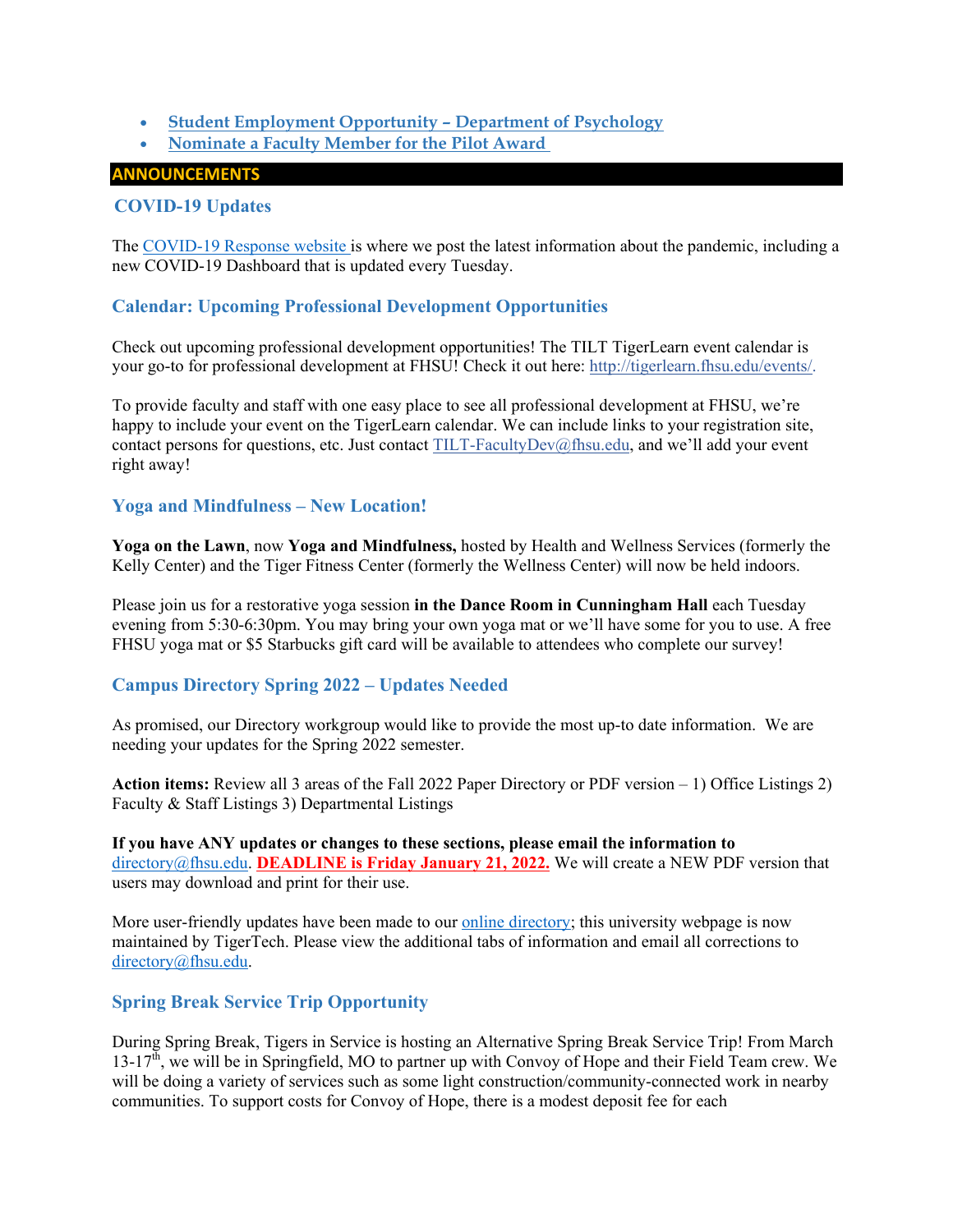individual. Please contact Quinn Munk at  $qnmunk@mail.fhsu.edu$  for more information regarding finances and trip details. Deadline to sign up is February 13, 2022.

### <span id="page-3-0"></span>**Nominate an Alum or Friend Worthy of an Alumni Award**

The Alumni Association is accepting nominations for the 2022 Alumni Awards. The awards honor outstanding graduates and friends of the University in the following categories: Alumni Achievement Award, Distinguished Service Award, Nita M. Landrum Award and the Young Alumni Award. Nomination deadline is Sunday, February 6. View past recipients and make a nomination at <http://fhsuhomecoming.com/awards/nominations/>

### <span id="page-3-1"></span>**University Photo January Studio Dates**

University Relations and Marketing will be offering open studio times for those faculty, staff, and student employees who have not yet had a university photo taken or need an updated picture. Upcoming dates are January 6 & 7.

Sign up for your photo time through the Google form below:

Where: Hammond Hall 114 When: <https://forms.gle/Nna8mA6fiMWGd2zDA>

Questions? Please email Trever Rohn.

### <span id="page-3-2"></span>**January Staff Senate Meeting**

We invite staff members to attend the January Staff Senate meeting. You do not need to be a member of Staff Senate to attend any of our meetings. The January meeting is on Tuesday, January 11 at 1:30pm in the Pioneer Room in the Memorial Union as well as Zoom: <https://fhsu.zoom.us/j/99460220997?pwd=K21RRzRsbWx4cTE2ZzhBVmNDRFpQQT09>

The agenda is available on our website: [www.fhsu.edu/staff-senate.](http://www.fhsu.edu/staff-senate)

We encourage any staff member to ask questions and we look forward seeing new faces at our next meeting!

If you have any questions, feel free to reach out to us at staffsenate $@$ fhsu.edu.

# <span id="page-3-3"></span>**Call For Chapters: Implementing Diversity, Equity, Inclusion, and Belonging in Educational Management Practices**

You are invited to submit a chapter for consideration to the forthcoming publication entitled, Implementing Diversity, Equity, Inclusion, and Belonging in Educational Management Practices, published by IGI Global. Please visit<https://lnkd.in/dpphywTF> for more details regarding the publication. To submit your (7000-10,000 word) chapter here, please visit: [https://lnkd.in/d6T43j-k.](https://lnkd.in/d6T43j-k) You can also find detailed manuscript formatting and submission guidelines at [https://lnkd.in/dAKvbTt3.](https://lnkd.in/dAKvbTt3) Questions can be directed to Dr. Abeni El-Amin, Assistant Professor, Robbins College of Business and Entrepreneurship, Fort Hays State University, [aelamin@fhsu.edu.](mailto:aelamin@fhsu.edu) **The deadline for submission is February 27, 2022**.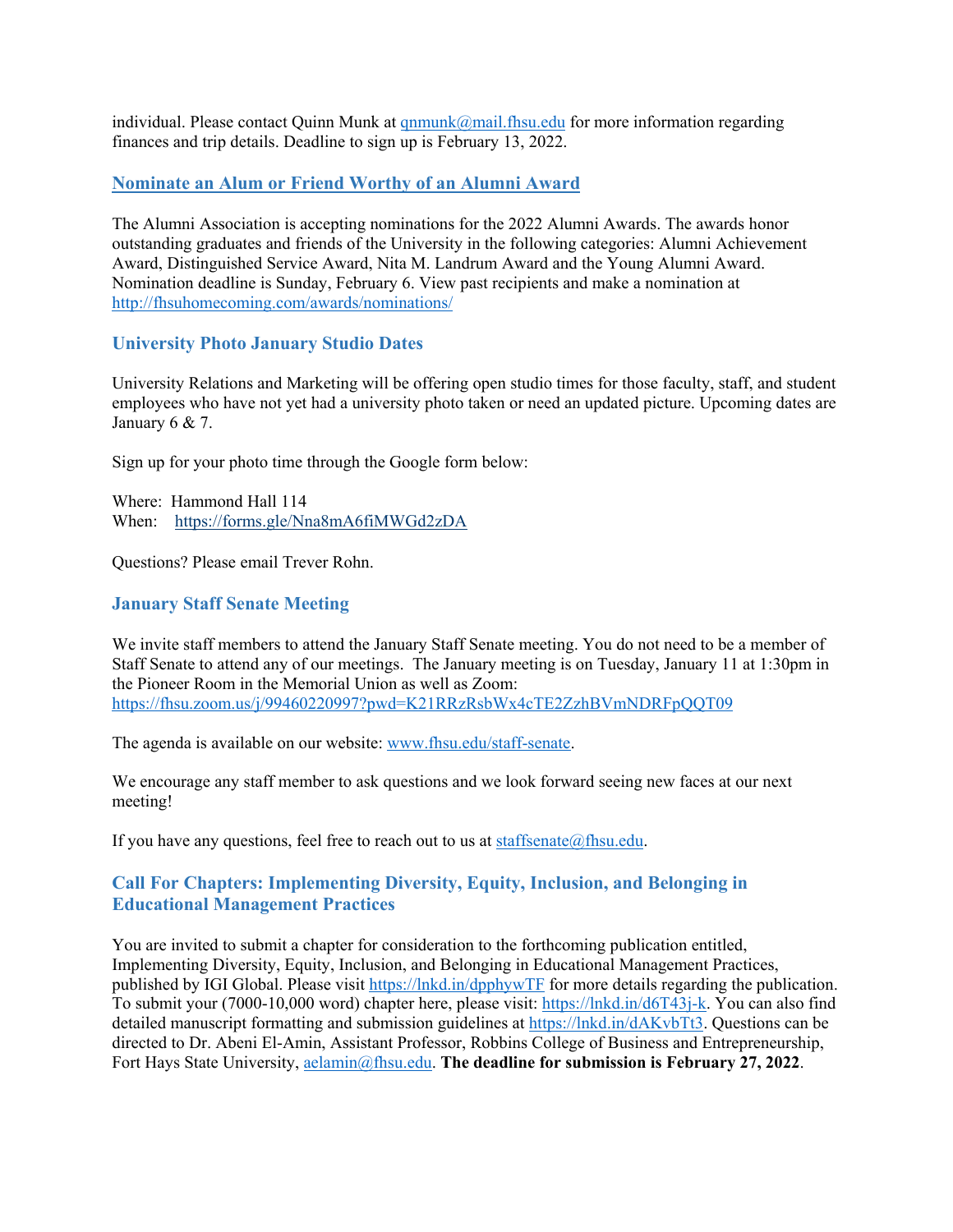# <span id="page-4-0"></span>**Torch and Lighthouse Award Nominations are OPEN – Recognize an Outstanding Senior and Graduate Student**

Torch and Lighthouse Award Nominations are OPEN – Recognize an Outstanding FHSU Senior and/or Graduate Student

The Torch Award honors a graduating senior by recognizing academic excellence as well as active service to student, civic, or professional organizations. You can nominate a graduating senior at <https://fhsualumni.com/awards/torch-award-nominations>

The Lighthouse Award recognizes an outstanding graduate student in the 2022 graduating class. You can nominate a graduate student at<https://fhsualumni.com/awards/lighthouse-award-nominations>

#### **EVENTS**

<span id="page-4-1"></span>**Winter Convocation** Friday, January 14<sup>th</sup>; 9:00am Beach/Schmidt Performing Arts Center (Sheridan Hall)

Please join us for Winter Convocation on Friday, January 14, at 9:00 am, in the Beach/Schmidt Performing Arts Center in Sheridan Hall on the FHSU campus.

President Mason will provide a campus update and will announce the recipients of the following awards:

- Faculty Teaching, Scholarly Activity and Service
- Outstanding Adjunct Teaching
- UPS and USS Distinguished Service
- Les and Elizabeth Griffin Family Outstanding Service

Following convocation, refreshments will be provided in the Dreiling Lobby of Sheridan Hall. For those of you who can not join us in person, you can watch this event live at the FHSU Facebook page:<https://www.facebook.com/forthaysstate/>A Facebook account is not needed to watch this event.

If you have any questions, please don't hesitate to contact me. We look forward to seeing you all soon.

*Janette Meis, Office of the President [j\\_meis@fhsu.edu](mailto:j_meis@fhsu.edu)*

<span id="page-4-2"></span>**MDC Workshop - Business Communication Essentials Workshop**  Tuesday, January  $18<sup>th</sup>$ ;  $1:00<sub>pm</sub> - 3:00<sub>pm</sub>$ FHSU Memorial Union - Trails Room Price**:** \$89 (Hays Chamber & FHSU Alumni discount available)

There is no substitute for effective communication in the workplace. This workshop is designed to refine business communication skills with emphasis on the target audience, a three-step writing process, and nonverbal communication. Whether you are a new or seasoned professional, this training will create opportunities to improve business communication in your workplace.

#### **LEARNING OBJECTIVES**

- Define communication and explain the importance of effective business communication
- Discover a proven written process to enhance communication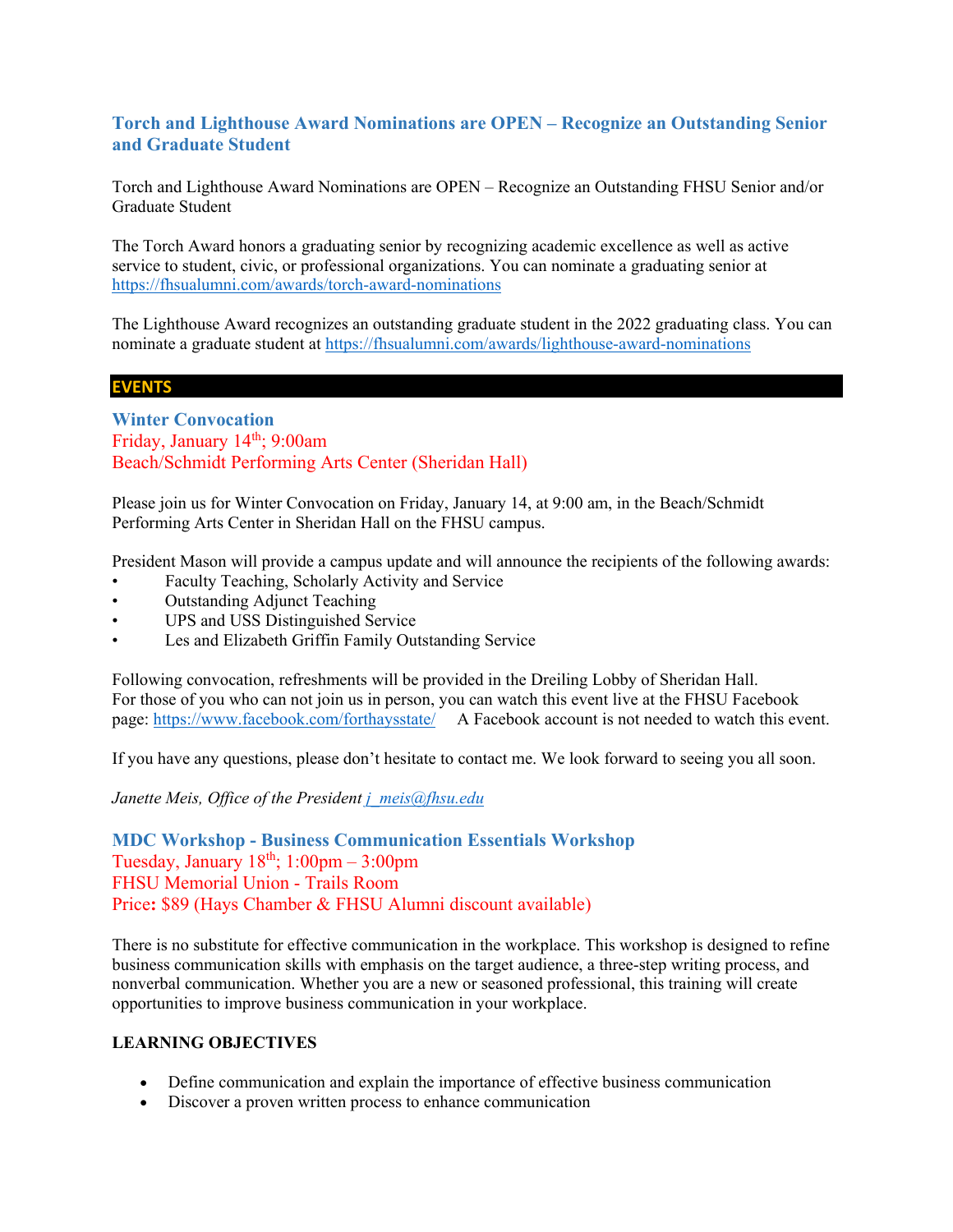- Demonstrate an understanding of proper email communication
- Display an understanding of nonverbal communication and listening

Register at: [https://www.fhsu.edu/cob/mdc/workshops/business-comm-essentials/\)](https://www.fhsu.edu/cob/mdc/workshops/business-comm-essentials/)

<span id="page-5-0"></span>**MDC Workshop - Women's Empowerment Series - Own Your Accomplishments: Know Your Worth!** Tuesday, February  $8<sup>th</sup>$ ; 1:00pm – 2:30pm Zoom (Virtual) Price: \$65 (Hays Chamber & FHSU Alumni discount available)

As they say...the wheel that squeaks the loudest, is the one that gets the grease. You define your wheel (career/passion) and you define your grease (position/compensation/promotion). Join this session to learn how owning your accomplishments can empower your future.

Register at: [https://www.fhsu.edu/cob/mdc/workshops/womens-empowerment-series/own-your](https://www.fhsu.edu/cob/mdc/workshops/womens-empowerment-series/own-your-accomplishments/)[accomplishments/](https://www.fhsu.edu/cob/mdc/workshops/womens-empowerment-series/own-your-accomplishments/)

#### **EMPLOYMENT OPPORTUNITIES**

### <span id="page-5-1"></span>**Adjunct Instructors for the School Psychology Program in the Department of Psychology**

#### **Position Description**:

Seeking adjunct instructors (Non-Benefits eligible) who are available to teach online courses for the School Psychology program in the Department of Psychology at Fort Hays State University. This can be a remote/online position. Courses include the following: Methods in School Psychology, Assessment, Counseling, Consultation in Schools, Professional Ethics, Experimental Methods, Practicum, Internship, and Professional Portfolio.

FHSU and the Department of Psychology is committed to building an environment that is inclusive and representative of our students and state, so we encourage people from underrepresented groups to apply.

#### **Minimum Qualifications**:

- An Ed.S. degree with an emphasis in School Psychology
- Licensed in Kansas or home state as a School Psychologist, or have the credential of NCSP

#### **Preferred Qualifications**:

- Ph.D. or Ed.D. in School Psychology or related field
- Experience teaching online classes
- Relevant experience as a school psychologist in a school or community setting
- Strong verbal and written communication skills

#### **Rank:**

Adjunct Instructor (Non-Benefits Eligible)

#### **Appointment Date:**

Spring and/or Fall 2022

#### **Application Deadline**:

Review of applications will begin immediately and continue as positions need to be filled.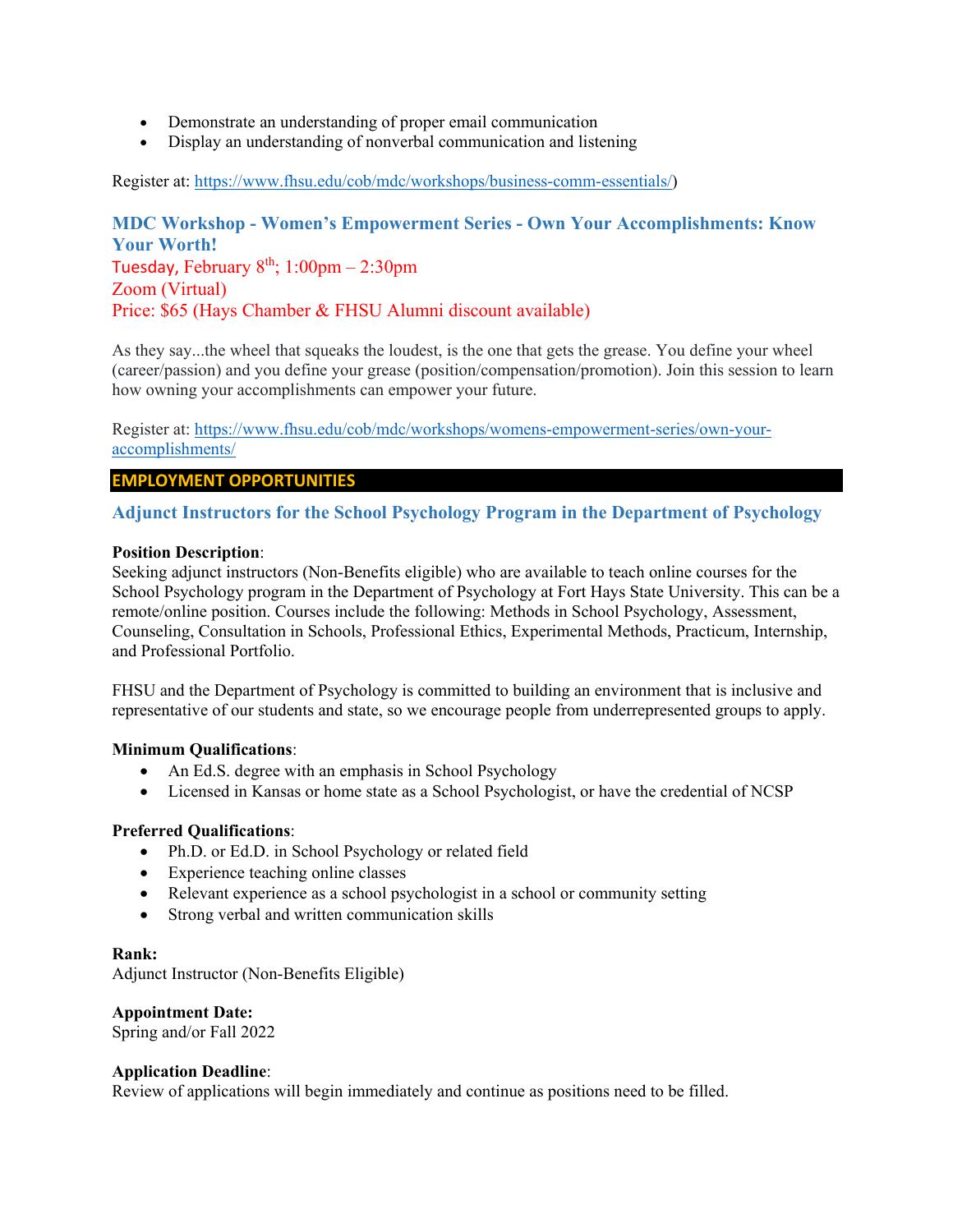For a full description and to apply, please visit<https://fhsu.wd1.myworkdayjobs.com/CAREERS>

## <span id="page-6-0"></span>**Custodian – Academic Buildings**

#### **Position Description**:

Custodian, Fort Hays State University, Academic Buildings, full-time position. Regular Hours: Monday-Thursday, 2:00 PM to 10:30 PM, Friday, 12:00 PM to 8:30 PM, with occasional weekend hours required.

#### **Minimum Qualifications**:

High School Diploma or GED

#### **Preferred Qualifications**:

- 1-2 years custodial experience
- Experience operating custodial equipment (high speed floor buffer, carpet extractor, floor auto scrubber)

#### **Appointment Date:**

Start date will be determined after acceptance of an offer and background check clearance.

#### **Application Deadline**:

Applications will be accepted until the position is filled.

#### **Salary**:

\$12.02 per hour, plus \$.30 shift differential

For a full description and to apply, please visit<https://fhsu.wd1.myworkdayjobs.com/CAREERS>

### <span id="page-6-1"></span>**Administrative Specialist – Admissions**

#### **Position Description**:

Work involves specialized and/or diverse administrative support work, and the responsibility of providing assistance to the Director of Admissions, Assistant Director of Financial Aid and other student affairs personnel. Position will utilize standard office tools and technology. Positions at this level will supervise and/or provide leadership to student employees. Positions at this level are also expected to demonstrate professionalism, maintain security and confidentiality of office documents, records, and information.

#### **Minimum Qualifications**:

High School diploma or GED equivalency and two years of office experience or two years of postsecondary education.

#### **Preferred Qualifications**:

Bachelor's degree, two or more years of office experience, excellent organizational, communication and writing skills. Experience with recruitment and/or admissions processes as well as student database management skills. Demonstrated ability to use Microsoft Office Suite (Outlook, Word, Excel, PowerPoint)

#### **Application Deadline**:

Screening of applications will begin immediately and continue until the position is filled.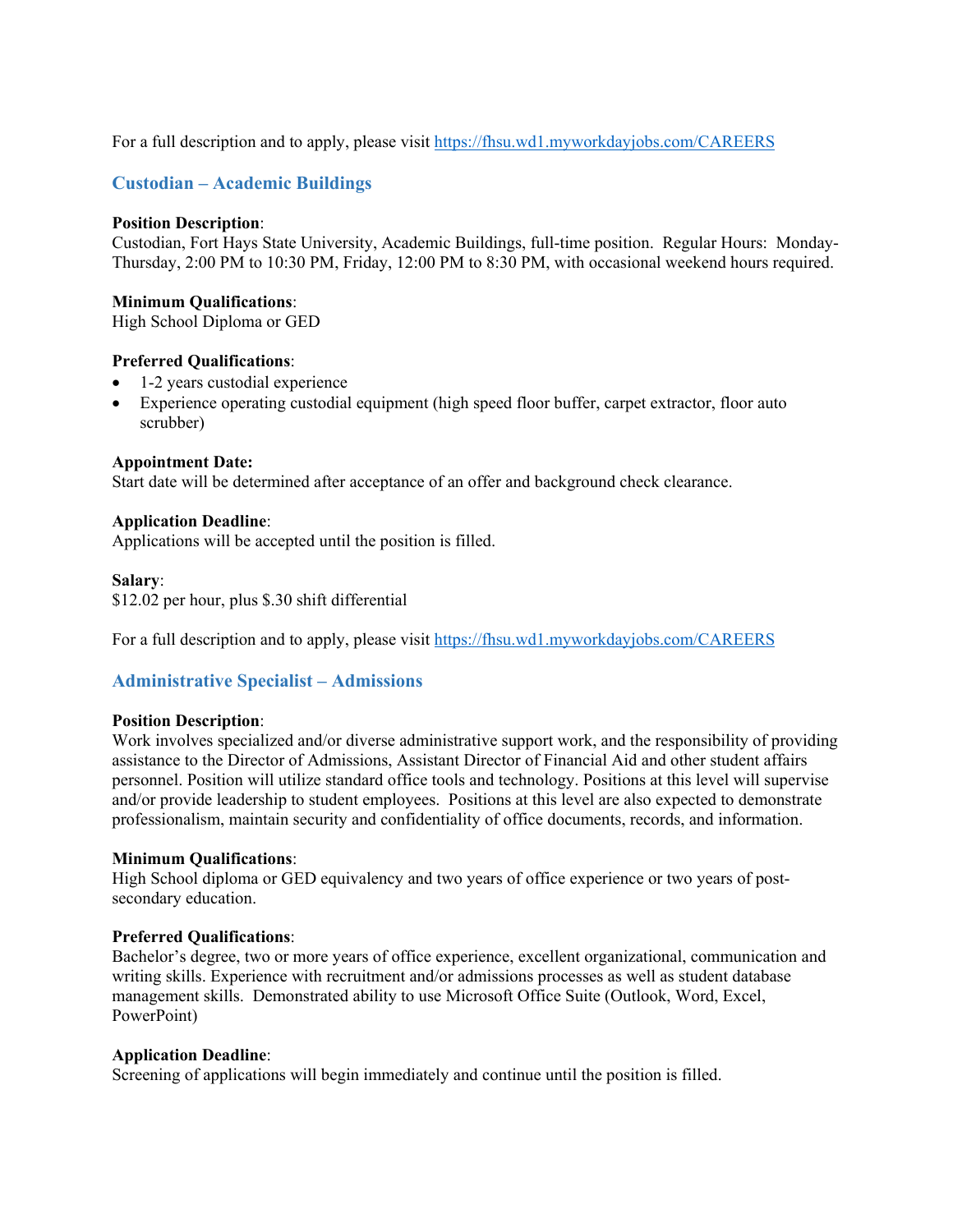#### **Salary**:

\$15.06 per hour plus benefits

For a full description and to apply, please visit<https://fhsu.wd1.myworkdayjobs.com/CAREERS>

# <span id="page-7-0"></span>**Chair – Department of Agriculture**

#### **Position Description**:

Fort Hays State University is seeking applicants for Chair of the Department of Agriculture at the Professor or Associate Professor rank. The position is a 12-month, tenure-track appointment. The successful candidate must have a distinguished record of teaching, research, and service with an understanding and appreciation for on-campus and online delivery systems. The Chair will also have excellent communication and organizational skills, value diversity, have demonstrated leadership abilities, and understand the needs of faculty, staff, and students.

FHSU and the Department of Agriculture are committed to building an environment that is inclusive and representative of our students and state, so we encourage women and members of underrepresented groups to apply.

For a full description and to apply, please visit<https://fhsu.wd1.myworkdayjobs.com/CAREERS>

# <span id="page-7-1"></span>**Marketing Content Strategist, University Marketing**

#### **Position Description**:

This position is responsible for the planning, creating, editing, and publishing relevant content that informs, entertains, inspires, and engages prospective students for Fort Hays State University (FHSU). Researches and creates strategies and content consistent with the University's brand and promotes its mission, goals, and objectives. Must have advanced knowledge of various social media platforms, including but not limited to Facebook, Twitter, Instagram, and YouTube. Works with the University's Assistant Director of Digital Strategy and Marketing to align inbound content and paid digital strategies to drive traffic to the website and drive recruitment goals. Must have strong organizational skills and the ability to manage multiple projects, prioritize workload, and meet deadlines. The candidate must also possess strong verbal and written skills and good judgment, initiative, and resourcefulness. Effective when working independently and with a team. This position is an on-campus position located on the campus of Fort Hays State University in Hays, KS.

For a full description and to apply, please visit<https://fhsu.wd1.myworkdayjobs.com/CAREERS>

### <span id="page-7-2"></span>**Assistant Director of Digital Strategy and Marketing**

#### **Position Description**:

This position is responsible for planning, developing, and implementing marketing strategies to reach the student enrollment and retention goals of Fort Hays State University (FHSU). Assess marketing opportunities and make recommendations for ways to maximize our reach and student conversion rates. Manage the assigned budget and report on results of digital marketing efforts. Works with the university's Director of Marketing to ensure digital campaigns and marketing strategies align with FHSU's goals for strategic enrollment growth and student retention. Must have strong organizational skills and the ability to manage multiple projects, prioritize workload, and meet deadlines. The candidate must also possess strong verbal and written skills and good judgment, initiative, and resourcefulness. Effective when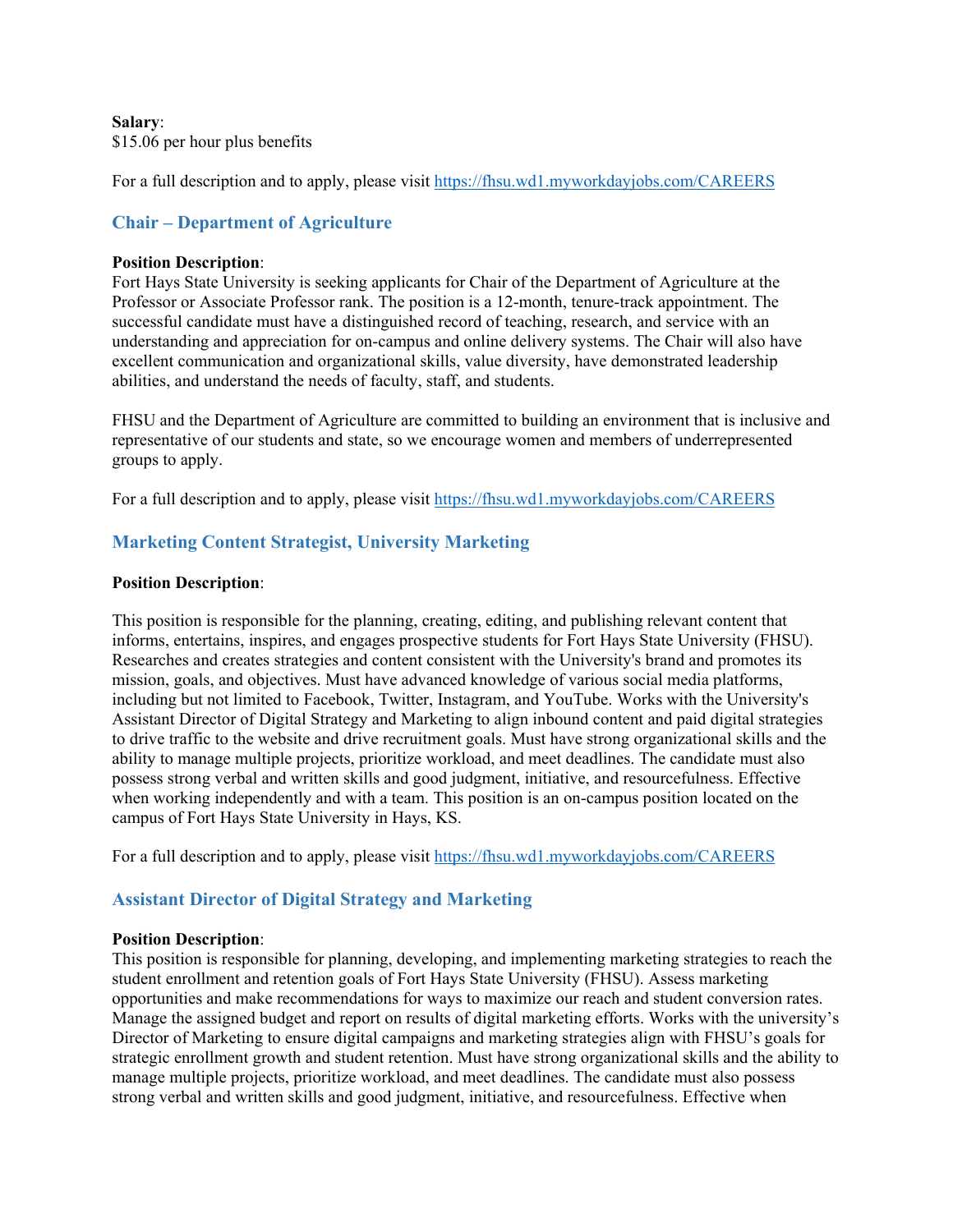working independently and with a team. This position is an on-campus position located on the campus of Fort Hays State University in Hays, KS.

For a full description and to apply, please visit<https://fhsu.wd1.myworkdayjobs.com/CAREERS>

### <span id="page-8-0"></span>**Maintenance and Repair Technician – Gross Coliseum**

#### **Position Description**:

Full-time Maintenance and Repair Technician position working at Gross Coliseum, Cunningham Hall, and the Lewis Field Facility. Regular hours are Monday – Friday from 6:00am to 2:30pm, with occasional weekend hours required.

This position manages the maintenance and upkeep needs of buildings, equipment, and other university property. Maintains custodial and electrical equipment. Assists with the set up and maintenance of facilities in order to host events and educational activities. A successful candidate should have the ability to multitask in a fast-paced environment.

#### **Minimum Qualifications**:

This position requires a High School Diploma or equivalent. Must have one year of related experience.

#### **Preferred Qualifications**:

- Knowledge of tools, materials, and methods used in general maintenance and repair work
- Experience in the operation and maintenance of custodial equipment
- Custodial experience
- Experience with power equipment/scissor lift
- Ability to organize and prioritize work

#### **Application Deadline**:

Review of the applications will begin immediately and continue until the position is filled.

**Salary**:

\$13.09 per hour

For a full description and to apply, please visit<https://fhsu.wd1.myworkdayjobs.com/CAREERS>

#### **SHARE WITH STUDENTS**

#### <span id="page-8-1"></span>**Student Employment Opportunities – Student Information Processing**

Do you know a student who would want to be part of a fun & energetic team? The Admissions Office is looking to fill work study Student Information Processing positions.

#### **Position Duties & Responsibilities:**

Escort students to departmental visits (academic, athletic, etc.). Duties include word processing, typing, filing, answering phone, and other office duties.

#### **Skills Required:**

Above average communication skills, word processing, typing, filing, people person who is dependable and punctual. Strong attention to detail. Good phone etiquette and ability to multi-task. Be able to work in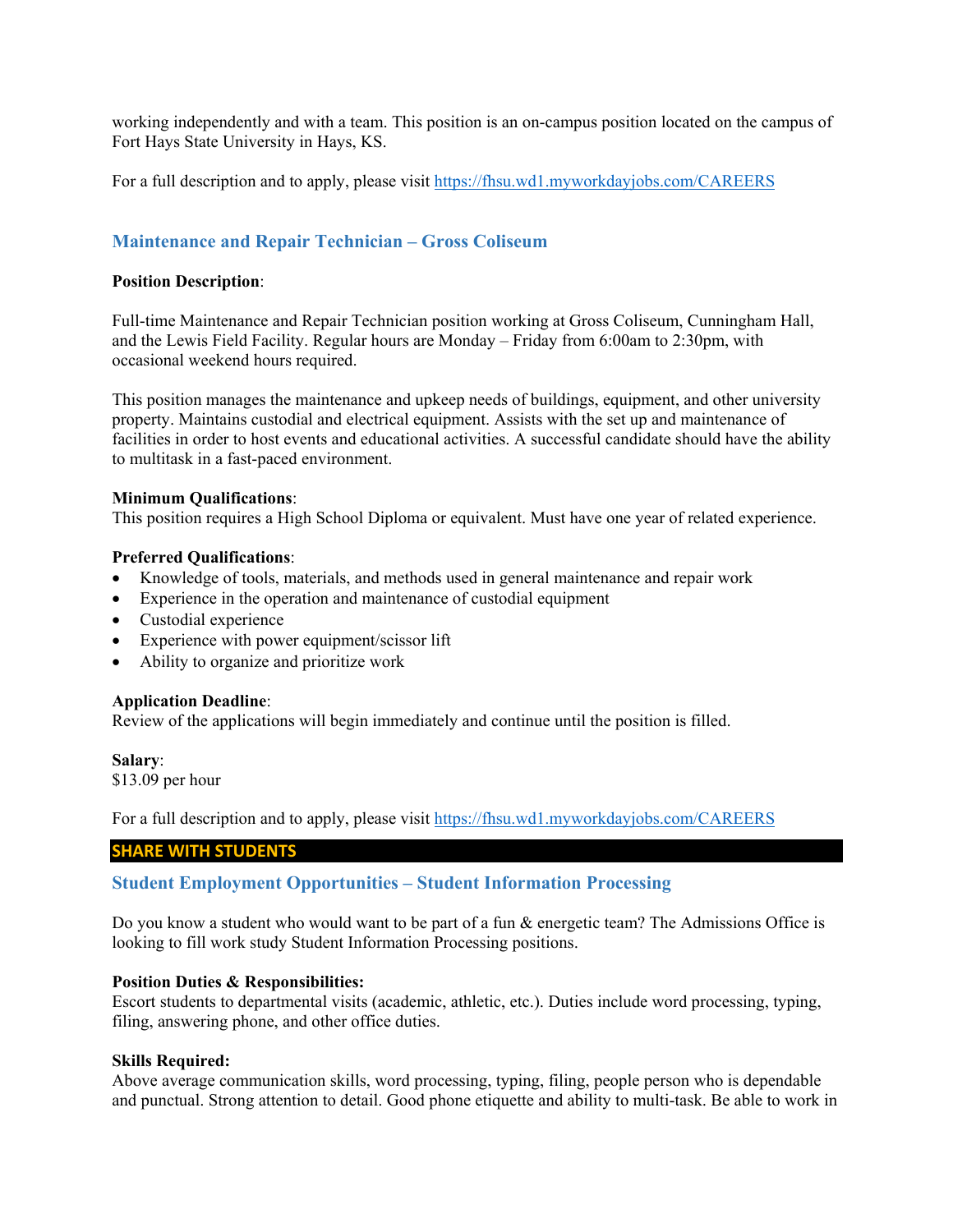a fast-paced, busy office environment. Successful candidate will have consented to and successfully completed a criminal background and/or FHSU check.

To apply, please send a cover letter, resume, and references to *[bmwerth@fhsu.edu](mailto:bmwerth@fhsu.edu)*

# <span id="page-9-0"></span>**Student Employment Opportunities – Memorial Union**

The Memorial Union is currently taking applications for student building manager and custodial/set-up positions. We are primarily looking to fill evening and weekend hours.

To apply, please login to your Workday account, search "student jobs" and click on "find student jobs". Apply by clicking the Memorial Union Student Building Manager OR Student Custodial/Setup link.

# <span id="page-9-1"></span>**Student Employment Opportunities – Residential Life**

Residential Life is looking for student employees to fill positions this spring.

Residential Life Student Custodians are expected to:

- Work up to 20 hours per week, flexible hours that work around your class schedule
- Assist with various duties include cleaning entrance doors  $\&$  glass, vacuuming carpet, sweeping & mopping stairwells/floors, emptying trash receptacles, operating floor scrubbing machines
- Students are NOT asked to clean toilets or showers during the school year
- Be dependable and reliable individuals that can work independently to complete their given tasks

### <span id="page-9-2"></span>**Student Employment Opportunities -- Retention and Student Success Department**

The Retention and Student Success Department is searching for academic tutors for the Spring 2022 semester.

To read the full job description: please login to your Workday account > search "student jobs" > click on "find student jobs". Apply by clicking on "Student Tutor – Non-Workstudy – Supplemental Instruction"

Link to Job Description in Workday: [https://www.myworkday.com/fhsu/d/inst/15\\$158872/9925\\$4969.htmld](https://www.myworkday.com/fhsu/d/inst/15$158872/9925$4969.htmld)

If you have questions about the position, please contact Hannah Hearld at [hlhearld@fhsu.edu.](mailto:hlhearld@fhsu.edu)

#### <span id="page-9-3"></span>**Student Employment Opportunities – Graduate School**

Looking for an on-campus job? The Graduate School is looking for motivated and dedicated student workers to join our team! We have both Workstudy and Non-Workstudy positions available. We will review applications until all positions are filled. Please contact Shianne Clark at [saclark5@fhsu.edu](mailto:saclark5@fhsu.edu) if you have any questions!

Non-Workstudy Application: [https://www.myworkday.com/fhsu/d/inst/15\\$158872/9925\\$4899.htmld](https://www.myworkday.com/fhsu/d/inst/15$158872/9925$4899.htmld) Workstudy Application: [https://www.myworkday.com/fhsu/d/inst/15\\$158872/9925\\$4652.htmld](https://www.myworkday.com/fhsu/d/inst/15$158872/9925$4652.htmld)

### <span id="page-9-4"></span>**Student Employment Opportunity – Department of Psychology**